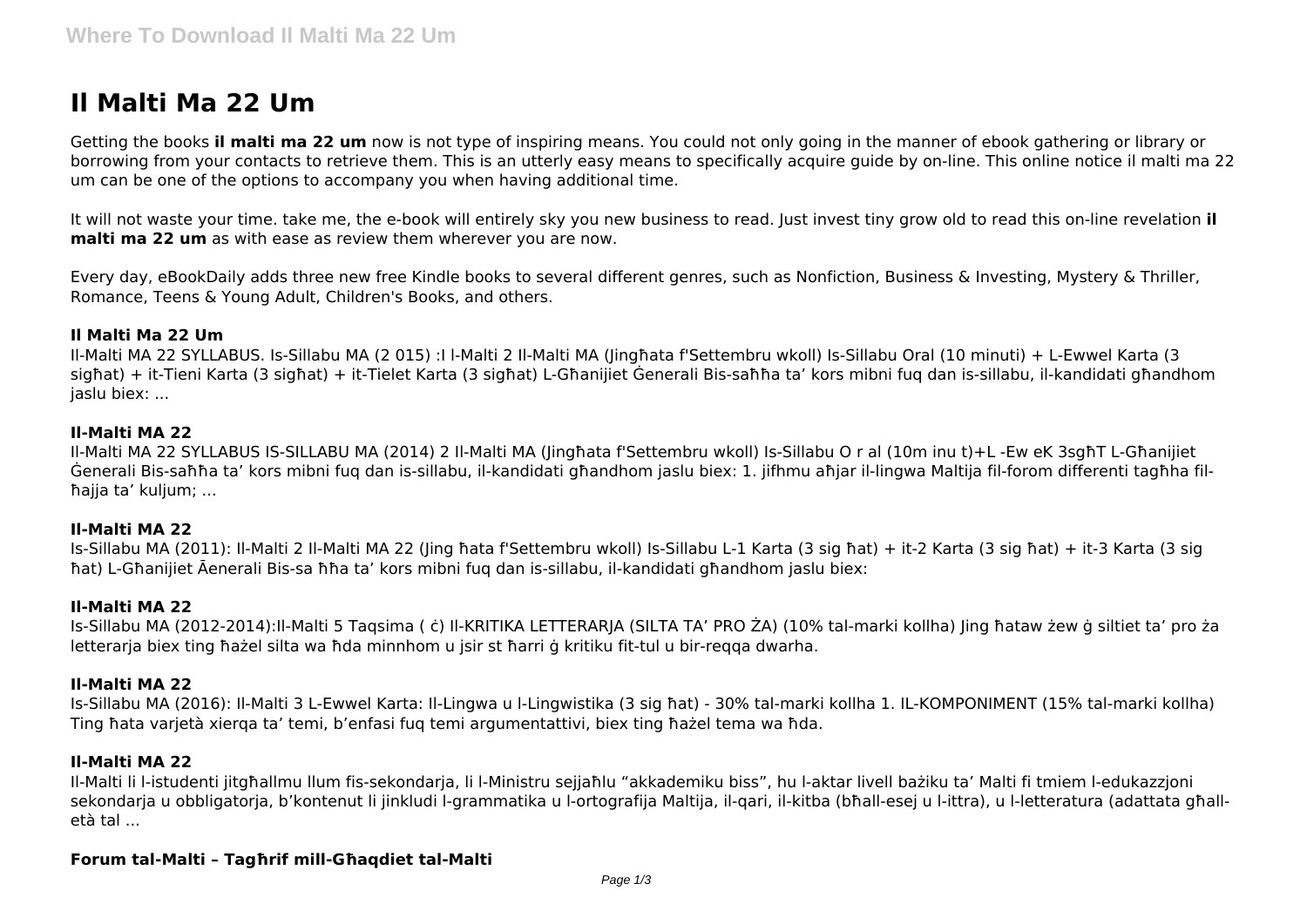Il-Malti u l-Ingliż ippikati ma' xulxin? Fehma oħra mifruxa fost il-Maltin tqis li meta wieħed jippromwovi l-użu ta' lingwa waħda, dan isir spejjeż tallingwa l-oħra. Imma dan m'għandux għalfejn, anzi m'għandux ikun hekk. Fil-fatt il-Malti u l-Ingliż jokkupaw spazji partikolari fis-soċjetà tagħna.

# **Il-Kunsill Nazzjonali tal-Ilsien Malti**

+356 2590 7244 info.jc@um.edu.mt Ġ.F. Abela Junior College, Ġużè Debono Square, Msida MSD 1252, Malta +356 2590 7244 info.jc@um.edu.mt Ġ.F. Abela Junior College, Ġużè Debono Square, Msida MSD 1252, Malta

# **Ġ.F. Abela Junior College - L-Università ta' Malta**

Il-Belt, fqira u spopolata, sofriet sakkeġġi ġodda fl-455, minn Ġenseriku, re tal-Vandali. L-imperatur dgħajjef tal-ħames seklu ma setgħax iwwaqqaf iddikompożizzjoni, sakemm id-depożizzjoni ta' Romulus Augustus fit-22 ta' Awwissu 476, li mmarka t-tmiem tal-Imperu Ruman tal-Punent u, għal ħafna storiċi, kien il-bidu tal-Medju Evu.

# **Ruma - Wikipedija**

L-Għaqda Kittieba tal-Malti fl-1938 L-Akkademja tal-Malti Taħdem biex iġġib 'il quddiem il-qagħda tal-Malti bħala lsien nazzjonali fl-oqsma kollha talħajja

# **L-Akkademja tal-Malti – Page 11 – Taħdem biex iġġib 'il ...**

University of Malta, Msida MSD 2080, Malta Tel: +356 2340 2340 - Fax: +356 2340 2342

#### **UM IT Account - University of Malta**

Birkirkara hija belt fiċ-ċentru ta' Malta.Hija l-aktar belt popolata fuq il-gżira, bit-24,356 abitant f'2020 Il-belt tikkonsisti f'ħames parroċċi awtonomi: Santa Elena, San Ġużepp Ħaddiem, il-Madonna tal-Karmnu, Santa Marija u San Ġorġ Preca (Swatar).Il-Mottu tal-belt huwa "In hoc signo vinces" ("B'dan is-sinjal inti tirbaħ") għall-viżjoni tas-salib li kellu l-Imperatur ...

# **Birkirkara - Wikipedija**

This video is unavailable. Watch Queue Queue. Watch Queue Queue

#### **Ma Tinbidel Qatt Season 2 episode 6**

Għal aktar tagħrif dwar il-qaddisin, żur is-Sit bil-Malti bl-isem TAGĦRIF DWAR IL-QADDISIN minn dan il-link: https://taghrifdwarilqaddisin.wordpre... Għat-test ta' dan il-vidjo mur hawn ...

# **San Romwaldu (19 ta' Ġunju)**

Postal codes for all regions in Malta. Use our interactive map, address lookup, or code list to find the correct zip code for your postal mails destination.

#### **Malta Postal Codes**

Għal aktar tagħrif dwar il-qaddisin, żur is-Sit bil-Malti bl-isem TAGĦRIF DWAR IL-QADDISIN minn dan il-link: https://taghrifdwarilqaddisin.wordpre... Għat-test ta' dan il-vidjo mur hawn ...

# **Santa Marija Cope (23 ta' Jannar)**